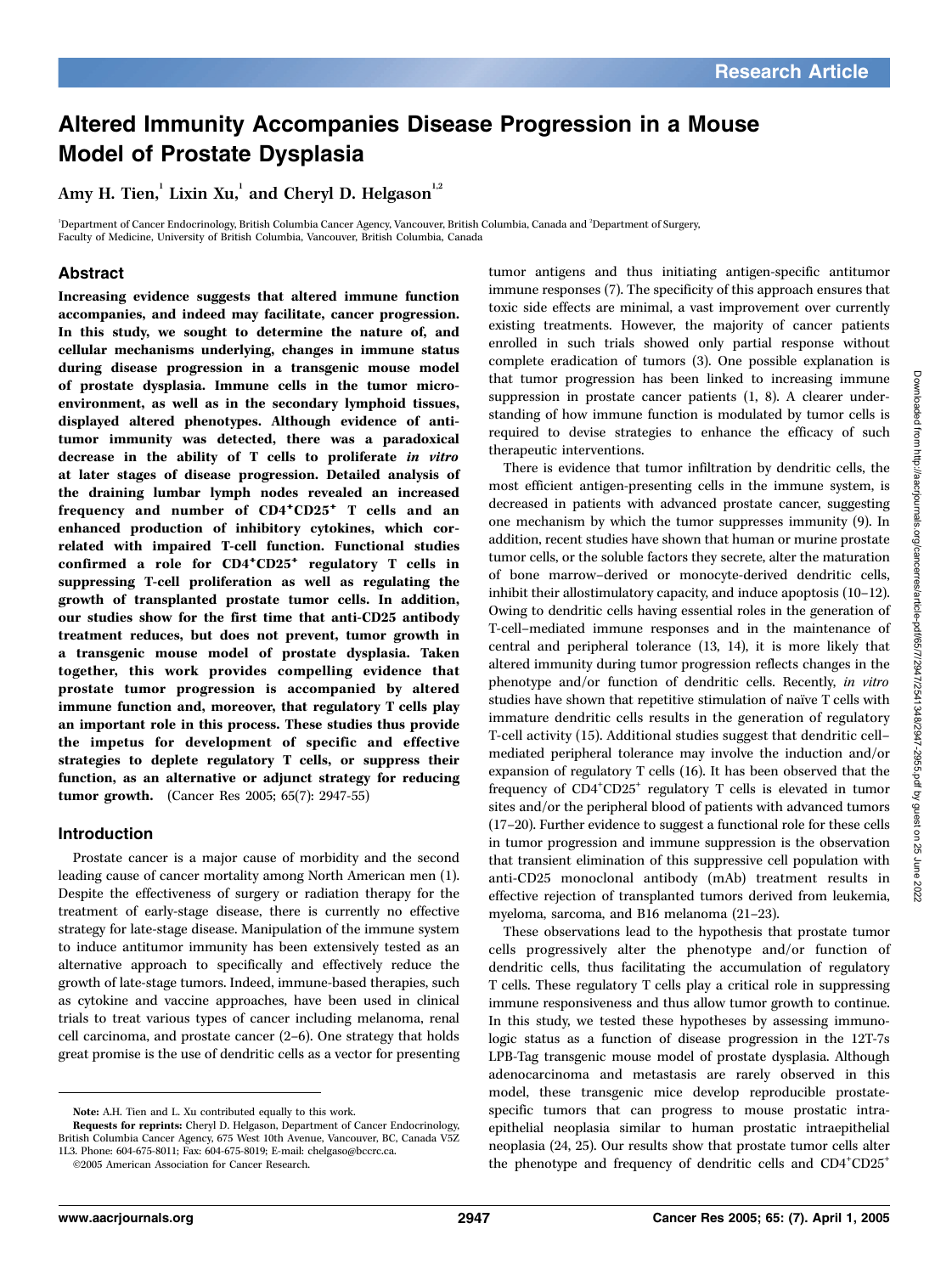regulatory T cells in the tumor microenvironment. Dendritic cells and CD4<sup>+</sup> CD25<sup>+</sup> regulatory T-cell populations also expand in the lymph nodes draining the prostate. In vitro analyses revealed that the proliferative capacity of T cells from the lymph nodes was significantly reduced by the CD4<sup>+</sup>CD25<sup>+</sup> regulatory T-cell population. As shown previously with other tumors, anti-CD25 mAb treatment reduced the growth of transplanted prostate tumor cells. More significantly, we provide the first experimental evidence that such a therapeutic approach is also capable of reducing tumor growth in the 12T-7s transgenic prostate tumor mouse model. These studies suggest that understanding the mechanisms by which regulatory T cells arise during tumor progression and developing effective strategies to block their generation or function may have important implications for overcoming the limitations of existing immunotherapeutic approaches to prostate cancer treatment.

### Materials and Methods

Mice. The 12T-7s LPB-Tag transgenic mouse model of prostate dysplasia has been described previously (24, 25) and was kindly provided by Dr. Susan Kasper and Dr. Robert J. Matusik. In these mice a large promoter fragment of the probasin gene (LPB) is linked to the SV40 large T antigen (Tag) deletion mutant to deliver consistently high levels of transgene expression to the mouse prostate tissue. Tumor formation is observed in 100% of the male transgenic offspring and the characteristics of tumor progression are similar to that observed in humans. Transgenic mouse strains were maintained by mating wild-type (WT) CD1 males with transgenic females and the progeny were screened by PCR analysis of tail DNA. C57BL/6J recipients of the transplanted prostate cancer cell line were purchased from the in-house breeding program. All mice were bred and maintained at the British Columbia Cancer Agency Animal Resource Centre with sterilized food, water, and bedding. All protocols were conducted according to guidelines set forth by the Canadian Council for Animal Care and approved by the Animal Care Committee at the University of British Columbia.

Phenotype analysis by flow cytometry. Spleen and various lymph nodes were collected from WT and transgenic mice of the indicated ages. Single cell suspensions were prepared by incubating the tissues in PBS with 2% fetal bovine serum (StemCell Technologies, Inc., Vancouver, BC, Canada), 5 mmol/L EDTA, and 100 µg/mL hyaluronidase (Sigma, St. Louis, MO) for 10 minutes at room temperature or by incubating tissue fragments with collagenase (StemCell Technologies) for 30 minutes at room temperature with the addition of 10 mmol/L EDTA for the final 5 minutes. Prostate tissues collected from WT and transgenic mice were minced into small pieces and treated with collagenase (StemCell Technologies) for 30 minutes at 37 $^{\circ}$ C with the addition of 10 mmol/L EDTA for the final 5 minutes. Cells were then passed through 70  $\mu$ m cell strainers. Single cell suspensions were washed twice with PBS/2% fetal bovine serum and then incubated on ice for 20 to 30 minutes with FITC-, phycoerythrin-, or allophycocyanin-labelled mAb. The antibodies used for phenotype analysis included: CD11c (HL3), CD4 (L3T4, RM4-5), CD8a (Ly-2, 53-6.7), CD25 (7D4, PC61), CD69 (H1, 2F3), CD80 (16-10A1), CD86 (GL1), CD40 (HM40-3), and Class II MHC IA/IE (2G9) (Becton Dickinson PharMingen, San Diego, CA). Cells were then washed thrice with the addition of  $1 \mu g/mL$  propidium iodide (Sigma) in the final wash. Cells were analyzed by flow cytometry using a FACSCalibur flow cytometer and CELLQuest software (Becton Dickinson).

Cell proliferation assay. Single cell suspensions of lumbar lymph nodes or spleen were prepared as outlined above. Cells were cultured in triplicate in round-bottomed 96-well plates at  $1 \times 10^5$  cells per well (0.2 mL) in the presence or absence of various concentrations  $(0.1-10 \mu g/mL)$  of purified anti-CD3 mAb (clone 145-2C11; Becton Dickinson). The culture medium consisted of Iscove's modified Dulbecco's medium (StemCell Technologies) supplemented with 10% fetal bovine serum, 100 units/mL penicillin, 100 mg/mL streptomycin, 2 mmol/L L-glutamine, and  $115 \times 10^{-6}$  mol/L

monothioglycerol (Sigma). Proliferation was measured by scintillation counting of each sample following addition of 1  $\mu$ Ci of [3H]thymidine (Perkin-Elmer Life Science, Inc., Boston, MA) per well during the final 16 to 18 hours of a 72-hour culture period at  $37^{\circ}$ C in 5% CO<sub>2</sub>. Data were plotted as either raw counts per minute (cpm) values or cpm ratio in which antibody-induced cpm was divided by the unstimulated cpm levels to control for differences in responder T-cell numbers arising from the altered T-cell frequency in the starting populations.

Purification and functional assessment of dendritic cells and CD4<sup>+</sup>CD25<sup>+</sup> T cells. Splenic CD11c<sup>+</sup> dendritic cells were purified from WT or transgenic mice (>20 weeks of age) by positive selection (antiphycoerythrin-CD11c mAb) using EasySep (StemCell Technologies) and activated with bacterial lipopolysaccharide (Sigma) for 18 hours. Various numbers of activated dendritic cells were then cocultured with  $1 \times 10^5 \, \mathrm{T}$  cells isolated (using SpinSep; StemCell Technologies) from the spleen of C57BL/ 6J mice. Incorporation of  $[^3H]$ thymidine was assessed as indicated above.

For analysis of the CD4<sup>+</sup>CD25<sup>+</sup> T-cell population, CD4<sup>+</sup> T cells were first isolated from lymph node cell suspensions of WT and transgenic mice  $(\geq 20$ weeks of age) by negative selection using the mouse CD4<sup>+</sup> T-cell isolation kit (MACS system; Miltenyi Biotec GmbH, Bergisch Gladbach, Germany). Following isolation of CD4<sup>+</sup> T cells, cells stained with phycoerythrin-CD25 mAb were purified using anti-phycoerythrin-coupled magnetic beads (Miltenyi Biotec).  $CD4+CD25+T$  cells were obtained with purity greater than 90%. Alternatively, CD4<sup>+</sup>CD25<sup>+</sup> T-cell depletion was achieved from lumbar lymph node cell suspensions of WT and transgenic mice  $(\geq 20$  weeks of age) by fluorescence-activated cell sorting (FACSVantage, Becton Dickinson). Purity of the resultant cell population was >99%. In one series of experiments, spleen cells  $(1 \times 10^5 \text{ cells per well})$  were stimulated with soluble anti-CD3 mAb (1 µg/mL) in the presence of various numbers of CD4+ CD25+ T cells purified from either WT or transgenic lumbar lymph nodes. In the second series of experiments, proliferation of the lymph node cell population depleted of CD4<sup>+</sup>CD25<sup>+</sup> T cells was assessed as described above. [<sup>3</sup>H]thymidine incorporation was measured at 72 hours and results were analyzed as described above.

Determination of cytokine release. For analysis of cytokine production by CD4<sup>+</sup> T-cell subpopulations, CD4<sup>+</sup>CD25<sup>+</sup> and CD4<sup>+</sup>CD25<sup>+</sup> T cells were purified from  $\geq$  20-week-old transgenic mice using the MACS system. Purified cells were cultured at  $1 \times 10^6$  to  $1.5 \times 10^6$  cells/mL with plate-bound anti-CD3 mAb  $(2 \mu g/mL)$  plus anti-CD28 mAb  $(1 \mu g/mL)$ and cross-linking immunoglobulin G (IgG) mAb (1  $\mu$ g/mL). Supernatant samples were collected at 24 hours [for interleukin (IL)-2] and 72 hours [IL-10 and interferon (IFN)- $\gamma$ ]. Cytokine levels were analyzed by cytometric bead array (Becton Dickinson PharMingen). Results are the mean  $\pm$  SE for duplicate wells for four to six samples (each representing cells pooled from three to four mice).

Cell lines and culture. The hybridoma secreting the anti-CD25 mAb (clone PC61, rat IgG1) was purchased from the American Type Culture Collection. The antibody was precipitated from the culture supernatant using two rounds of 40% ammonium sulfate. IgG used for the control injection was precipitated from the serum of normal rats. The murine prostate cancer cell line transgenic adenocarcinoma of mouse prostate (TRAMP)-C2 cell line (26), kindly provided by Dr. N.M. Greenberg, was maintained in high-glucose DMEM (StemCell Technologies) with 5% Nu-Serum IV (Becton Dickinson), 5% fetal bovine serum, 5 µg/mL insulin (Sigma), 10-<sup>8</sup> mol/L dihydrotestosterone (Sigma), 25 units/mL penicillin, 25 µg/mL streptomycin, and 2 mmol/L L-glutamine. Cultured TRAMP-C2 cells were washed thrice with PBS and resuspended to the appropriate dilution (5  $\times$  10<sup>6</sup> cells in 0.2 mL PBS) for injection.

Tumor cell transplantation and anti-CD25 monoclonal antibody treatment in vivo. C57BL/6J mice  $(-8 \text{ weeks of age})$  were inoculated s.c. in the flank with  $5 \times 10^6$  TRAMP-C2 tumor cells (0.2 mL in PBS). Rat IgG or anti-CD25 mAb (PC61), prepared as outlined above, was injected i.v. at a concentration of 1 mg per mouse in 0.25 mL PBS on day -1 and day +3 with respect to the day of tumor transplant. Tumor development was assessed twice to thrice weekly by palpation. 12T-7s mice were treated with two doses of either control rat IgG or anti-CD25 mAb (0.65 or 1 mg/mouse; i.v. injection) at 8 or 12 weeks of age.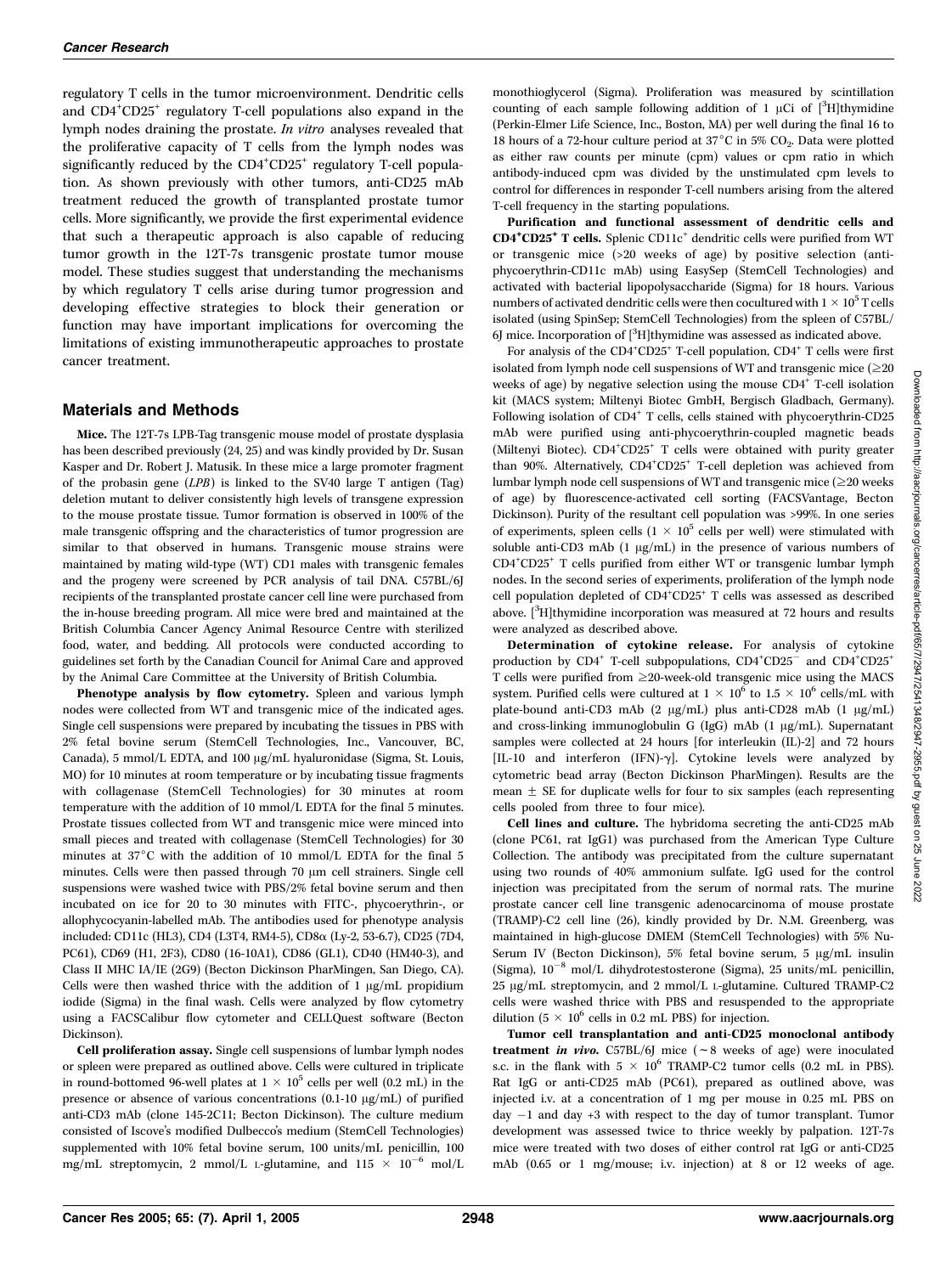TRAMP-C2 recipients were sacrificed for tumor weight analysis at 6 weeks posttransplant whereas 12T-7s mice were sacrificed for analysis at 20 weeks of age. There were at least six mice per group in two to three independent experiments.

### **Results**

Altered phenotype of dendritic cells and regulatory T cells in the prostate tumor microenvironment. To facilitate development of effective immune-based therapies for prostate cancer, a comprehensive understanding of immune function during tumor progression must be achieved. The 12T-7s prostate tumor mouse model mimics the earliest stages of human prostate cancer progression with tumors progressing to mouse prostatic intraepithelial neoplasia. Thus, this model is suitable for examining immune alterations caused by tumors that escape immune surveillance during the earliest stages of tumor development. Recent studies have shown that the tumor microenvironment alters dendritic cell phenotype and function and contains significant numbers of regulatory T cells (9, 20). We thus investigated the immune cellular composition of the prostate tumor microenvironment in the 12T-7s mice at a stage when the tumor has progressed to high-grade dysplasia (24). The frequency of CD11c<sup>+</sup> dendritic cells (WT: 0.75  $\pm$  0.32% versus transgenic: 0.99  $\pm$ 0.25%) and CD4<sup>+</sup> T cells (WT: 0.33  $\pm$  0.13% versus transgenic: 0.49  $\pm$ 0.17%) was increased slightly in the tumor sites, whereas the frequency of CD8<sup>+</sup> T cells was decreased (WT:  $1.11 \pm 1.29\%$  versus transgenic:  $0.67 \pm 0.46\%$ ).

We next evaluated the phenotype of the prostate-infiltrating immune cells. The proportion of tumor-infiltrating  $CD11c^+$  cells expressing the costimulatory molecule CD86 or MHC class II was reduced significantly (29.1% and 32.2%, respectively) as indicated in Fig. 1A. Expression of MHC class II was also significantly reduced on a ''per cell'' basis (assessed by the mean fluorescence intensity), whereas CD80 levels were significantly higher (Fig. 1B). In addition to the phenotypic alterations observed on the tumor-infiltrating dendritic cells, differences in the T-cell populations were also detected. Intriguingly, the proportion of  $CD8<sup>+</sup>$  or  $CD4<sup>+</sup>$  T cells expressing the activation marker CD69 was elevated in the transgenic prostate tissue. Of further note was the observation that the proportion of CD4<sup>+</sup>CD69<sup>-</sup> T cells expressing CD25 was also significantly increased in the tumor microenvironment (Fig. 1C). In all cases, there was a corresponding increase in the mean fluorescence intensity (Fig. 1D). These results suggest that the tumor microenvironment alters the phenotype of the tumorinfiltrating immune cells. Further study is clearly required to determine the functional capacity of these tumor-infiltrating lymphocytes.

Immune cell numbers expand in secondary lymphoid tissues during prostate tumor progression. To determine if alterations in immune cell phenotype extend beyond the tumor microenvironment, we analyzed the phenotype of immune cells in the secondary lymphoid tissues (i.e., spleen and lymph nodes) of WT and transgenic mice. Tissues were isolated at various stages of tumor progression, including 11 to 12 weeks of age when the entire epithelium is in the process of becoming hyperplastic, 16 to 17 weeks of age when reactive stromal proliferation is observed, and 20 to 25 weeks of age when the tumor has progressed to high-grade dysplasia (24). At the early stages of tumor development (11-12 weeks) no significant differences were observed in the cellularity of the spleen or the various lymph nodes (i.e., submandibular,



Figure 1. Immunophenotype of tumor-infiltrating dendritic cells and T cells is altered at the late stage (>20 weeks of age) of tumor progression. A, proportion of CD11c<sup>+</sup> cells expressing the indicated cell surface molecules. B, mean fluorescence intensity of various cell surface molecules on CD11c<sup>+</sup> cells. C, proportion of CD8<sup>+</sup> or CD4<sup>+</sup> T cells expressing CD69 or CD25 and the proportion of CD25<sup>+</sup> cells within the CD4<sup>+</sup>CD69<sup>-</sup> cell population. D, mean fluorescence intensity of various cell surface molecules on CD8+, CD4+, and CD4<sup>+</sup>CD69<sup>-</sup> cells. Columns, mean ( $n > 5$ ); bars, SD. Statistical analysis was carried out using the Student's t test. \*,  $P < 0.05$ . \*,  $P < 0.01$ . Open columns, WT; closed columns, transgenic.

inguinal, mesenteric, and lumbar) from WT and transgenic mice (data not shown). WT and transgenic mice also had similar frequencies of CD11c<sup>+</sup> dendritic cells, CD4<sup>+</sup> T cells, and CD8<sup>+</sup> T cells in these tissues. In contrast, a modest elevation in total nucleated cell numbers was observed in the spleen (10-50%; data not shown) and various draining lymph nodes (Table 1) isolated from the oldest transgenic mice  $(\geq 20$  weeks of age). This increase reached significance in the lumbar lymph node which is adjacent to the prostate gland. As indicated in Table 1, total nucleated cell numbers in each lumbar lymph node increased as a function of tumor progression (6- to 8-fold in transgenic mice  $\geq 16$  weeks of age). These observations suggest that tumor progression in this prostate tumor mouse model induces an in vivo expansion of immune cells.

Next the cellular compositions of the lumbar lymph nodes isolated from WT and transgenic mice  $(\geq 20$  weeks of age) were compared to determine if there was a preferential expansion of selected cell populations or if all immune cells expanded similarly. Although the frequencies of CD11c<sup>+</sup>, CD4<sup>+</sup>, and CD8<sup>+</sup> cells in the various lymph nodes and spleen did not differ significantly between WT and transgenic at the late stages of disease progression (data not shown), absolute numbers of all cell types were significantly increased compared with WT in the lumbar lymph nodes of transgenic mice (Table 1). CD11c<sup>+</sup> cell numbers increased 10-fold versus WT, whereas  $CD4^+$  and  $CD8^+$ T-cell numbers increased  $\sim$  3- to 5-fold versus WT. These data indicate a preferential expansion of  $CD11c<sup>+</sup>$  dendritic cells,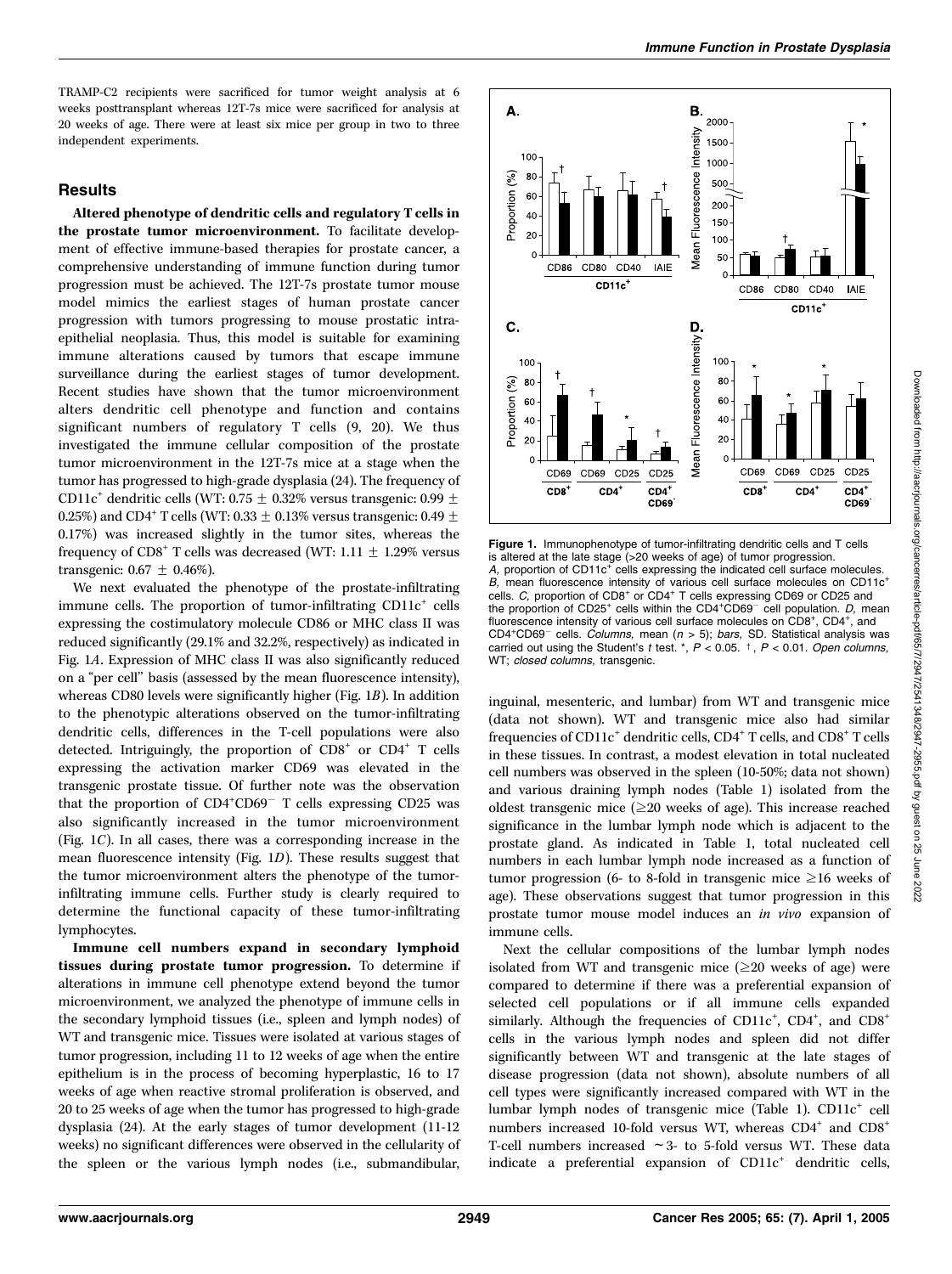whereas the numbers of  $CD4^+$  and  $CD8^+$  T cells increased proportionally with the increased transgenic lumbar lymph node cellularity.

Phenotypic analysis of these expanded cell populations revealed that the proportion of  $CD11c^+$  cells expressing costimulatory molecules (CD80, CD86, and CD40) or MHC class II was similar in the lumbar lymph nodes, as well as in the spleen, of WT and transgenic mice (data not shown). In addition, no significant differences were detected between WT and transgenic CD11c<sup>+</sup> dendritic cells in the expression level per cell (i.e., mean fluorescence intensity) of any of these surface molecules. In contrast to the apparently normal phenotype of the  $CD11c<sup>+</sup>$ dendritic cells in the secondary lymphoid tissues of tumor-bearing mice, analysis of the T-cell phenotype indicated that the proportion of  $CD4^+$  or  $CD8^+$  T cells expressing the early activation marker CD69 was modestly elevated in the lumbar lymph nodes of  $\geq$ 20-week-old transgenic mice (Fig. 2A). Additional evidence suggesting T-cell activation was the observation that both the proportion of  $CD4^+$  T cells expressing CD25 (Fig. 2A) and the absolute numbers of  $CD4^+CD25^+$  T cells (Fig. 2B) were significantly elevated in the lumbar lymph nodes during tumor development. Of interest, this increased frequency and number of CD4<sup>+</sup> CD25<sup>+</sup> T cells was not seen in other lymph nodes (i.e., submandibular, mesenteric, and inguinal lymph nodes; Fig. 2C and data not shown), suggesting that expansion of this population occurs in response to the nearby tumor.

T cells are altered during prostate tumor development. Expansion of phenotypically defined cell populations within the secondary lymphoid tissues does not necessarily reflect enhanced, or even normal, function. Owing to the increased number of activated T cells suggesting that an immune response is initiated in the secondary lymphoid tissues during tumor progression, we examined the function of selected immune cells in the spleen or lumbar lymph nodes of tumor-bearing mice. WT and transgenic lipopolysaccharide-activated splenic CD11c<sup>+</sup> dendritic cells were equally capable of stimulating allogeneic

| <b>Table 1.</b> Cellularity and cellular composition of various<br>draining lymph nodes during tumor progression |               |                    |                           |  |
|------------------------------------------------------------------------------------------------------------------|---------------|--------------------|---------------------------|--|
|                                                                                                                  |               | WT $(\times 10^6)$ | Transgenic $(x10^6)$      |  |
| Lymph nodes*                                                                                                     | Submandibular | $7.3 + 3.5$        | $8.7 + 3.6$               |  |
|                                                                                                                  | Inguinal      | $5.4 + 2.3$        | $10.0 + 2.3$              |  |
|                                                                                                                  | Mesenteric    | $8.4 + 4.7$        | $13.7 + 4.4$              |  |
|                                                                                                                  | Lumbar        | $1.8 + 0.8$        | $10.5 + 4.0^{\dagger}$    |  |
| Lumbar lymph 11-12 wk                                                                                            |               | $1.9 + 0.4$        | $3.2 + 0.6$               |  |
| nodes                                                                                                            | $16-17$ wk    | $1.7 + 0.6$        | $12.8 + 1.7^{\dagger}$    |  |
|                                                                                                                  | $20 - 25$ wk  | $1.8 + 0.8$        | $10.5 + 4.0^{\dagger}$    |  |
| Lumbar lymph CD11c z                                                                                             |               | $0.0234 + 0.0067$  | $0.234 + 0.085^{\dagger}$ |  |
| $nodes^{\ddagger}$                                                                                               | CD4           | $0.926 + 0.368$    | $4.56 \pm 0.71^{+}_{+}$   |  |
| $(20-25 \text{ wk})$                                                                                             | CD8           | $0.825 + 0.170$    | $2.61 + 0.26$             |  |
|                                                                                                                  |               |                    |                           |  |

\*Cell number is per lymph node isolated from mice  $\geq$ 20 weeks of age. <sup>†</sup>Statistically different ( $P \le 0.01$ ) versus WT as determined using the Student's t test.

 $\text{\texttt{#Absolute numbers}}$  of cells expressing CD11c, CD4, and CD8 in each lumbar lymph node were calculated by multiplying total lumbar lymph node cellularity with the percentage of viable nucleated cells expressing the indicated markers as determined by flow cytometry. Each value represents the mean  $\pm$  SD ( $n \geq 3$  individual experiments).

T-cell proliferation regardless of the stage of tumor progression (data not shown). In contrast, as shown in Fig.  $3A$  to C, there was a progressive age-related decrease in the ability of transgenic lumbar lymph node T cells to proliferate in response to anti-CD3 mAb stimulation. These lumbar lymph node T cells also exhibited a significantly decreased ability to proliferate when stimulated with allogeneic C57BL/6 bone marrow–derived mature dendritic cells (data not shown). This reduced proliferation was not observed in transgenic T-cell populations isolated from other lymph nodes regardless of the age of the mice (data not shown).

To explore the possibility that the expanded CD4<sup>+</sup>CD25<sup>+</sup> T-cell population present in the spleen and lumbar lymph nodes might be responsible for the reduced T-cell proliferation, the function of this population was assessed.  $CD4^+CD25^+$  T cells were purified from the lumbar lymph nodes of WT or transgenic mice  $(\geq 20)$ weeks of age) and their ability to inhibit T-cell proliferation was analyzed. As illustrated in Fig. 3D, both the WT and transgenic CD4<sup>+</sup> CD25<sup>+</sup> T-cell populations inhibited the proliferative response of naïve T cells. Under these conditions, neither the WT nor the transgenic CD4<sup>+</sup>CD25<sup>+</sup> T-cell population was able to proliferate in response to anti-CD3 mAb stimulation (data not shown). To further confirm the suppressive capacity of the CD4<sup>+</sup>CD25<sup>+</sup> T cells in the WT or transgenic lumbar lymph nodes, the T-cell population from the lumbar lymph nodes was depleted of CD4<sup>+</sup> CD25<sup>+</sup> T cells by fluorescence-activated cell sorting and cell proliferation in response to antigenic stimulation was determined. Following removal of the CD4+CD25+ T-cell population, transgenic T-cell proliferation was restored to WT levels (Fig. 3E), indicating that the elevated number of CD4<sup>+</sup>CD25<sup>+</sup> T cells could play a significant role in suppressing immune responsiveness in the prostate tumor environment. T cells isolated from transgenic spleens behaved similarly to those from transgenic lumbar lymph nodes (data not shown).

To further evaluate the properties of the altered transgenic Tcell populations, we determined the levels of various cytokines released following stimulation. This analysis revealed that the transgenic CD4<sup>+</sup> CD25<sup>+</sup> T-cell population secreted dramatically elevated levels of IL-10 compared with the CD4+CD25 T cells  $(CD4^{\dagger}CD25^{\dagger}: 8,805 \pm 3,212 \text{ pg}/5 \times 10^5 \text{ cells} \text{ versus } CD4^{\dagger}CD25^{-}$ :  $157 \pm 59$  pg/5  $\times$  10<sup>5</sup> cells; P < 0.05). In contrast, they produced significantly lower levels of IL-2 (CD4<sup>+</sup>CD25<sup>+</sup>: 288  $\pm$  92 pg/5  $\times$  $10^5$  cells versus CD4<sup>+</sup>CD25<sup>-</sup>: 857  $\pm$  193 pg/5  $\times$  10<sup>5</sup> cells; P < 0.05) and IFN- $\gamma$  (CD4<sup>+</sup>CD25<sup>+</sup>: 4,628  $\pm$  738 pg/5  $\times$  10<sup>5</sup> cells versus CD4<sup>+</sup>CD25<sup>-</sup>: 37,198  $\pm$  8,536 pg/5  $\times$  10<sup>5</sup> cells; *P* < 0.005). Surprisingly, WT and transgenic  $CD4^+CD25^+$  T cells produced equivalent levels of IL-10 (data not shown) consistent with the similar levels of suppression induced by these two populations. Taken together, these results suggest that regulatory T cells present in the expanded CD4<sup>+</sup>CD25<sup>+</sup> T-cell population may play a critical role in immune suppression during prostate tumor progression.

Anti-CD25 monoclonal antibody treatment suggests the involvement of  $CD4^+CD25^+$  regulatory T cells in prostate tumor progression. Tumor transplantation studies have implicated CD4<sup>+</sup>CD25<sup>+</sup> regulatory T cells in suppression of antitumor immunity against a wide variety of tumors (21–23). However, no study to date has examined if they also contribute to the immune suppression in prostate cancer. To determine whether CD4<sup>+</sup> CD25<sup>+</sup> regulatory T cells influence the growth of prostate cancer cells in vivo, administration of anti-CD25 mAb was carried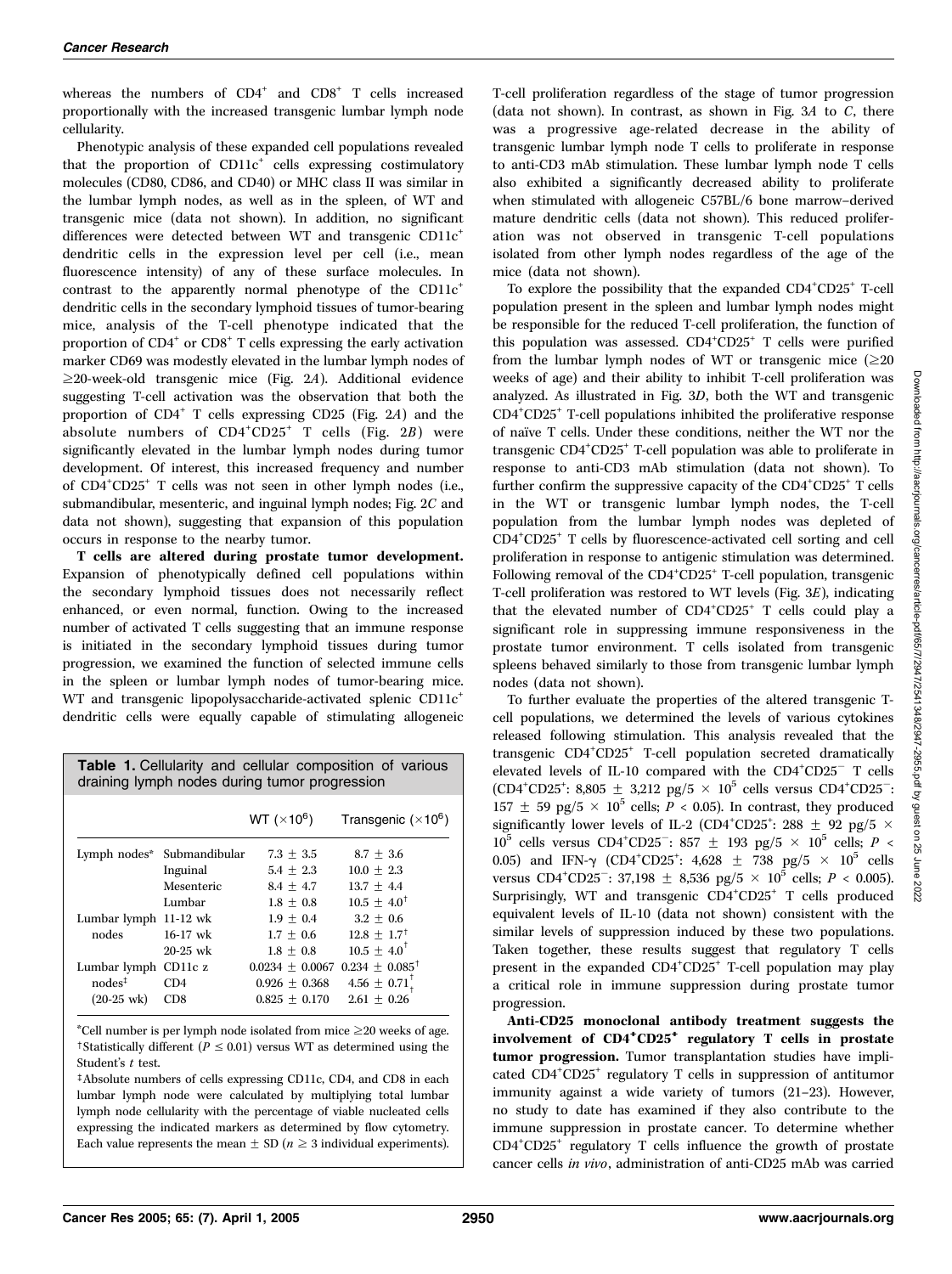

Figure 2. The frequency and number of CD4<sup>+</sup>CD25<sup>+</sup> T cells increases in the lumbar lymph nodes of transgenic mice during tumor progression. A, lumbar lymph nodes were isolated from WT (open columns) and transgenic (closed columns) mice ( $\geq$ 20 weeks of age) and the frequency of CD4<sup>+</sup> and CD8<sup>+</sup> cells was determined by flow cytometry. The proportion of CD4<sup>+</sup> or CD8<sup>+</sup> T cells expressing CD25 or CD69 was calculated by dividing the percentage of the population positive for the indicated marker by the percentage of the total CD4<sup>+</sup> or CD8<sup>+</sup> T-cell population. B, absolute numbers of CD4<sup>+</sup>CD25<sup>+</sup> T cells in the lumbar lymph nodes at the indicated stages of tumor development were calculated by multiplying nucleated lymph node cell numbers with the frequency of double positive cells in the nucleated and viable cell gate. C, proportion of CD4<sup>+</sup> T cells expressing CD25 in various lymph nodes from WT and transgenic mice (≥20 weeks of age). *Columns,* mean (*n* ≥ 3); *bars,* SD.<br>Statistical analysis was carried out using the Student's *t* test. \*, *P* ≤ 0.01.

out in mice inoculated with TRAMP-C2 prostate cancer cells. Both the control (rat IgG) and antibody-treated groups developed palpable tumors at  $\sim$  3 weeks posttransplant, which grew progressively until the mice were sacrificed at 6 weeks posttransplant. No metastases were observed in the recipient mice, and thus tumor weight was used as the primary assessment of tumor growth. In this model, anti-CD25 antibody treatment reduced tumor weight by  $\sim 28.5\%$  (0.85  $\pm$  0.53 g in the control IgGtreated group versus  $0.61 \pm 0.43$  g in the anti-CD25 mAb-treated group;  $P = 0.094$ ; Fig. 4A, left pair). Interestingly, anti-CD25 antibody treatment was significantly more effective on tumors weighing less than 1 g than on those weighing more than 1 g (Fig. 4A, right and middle pairs, respectively). To determine if the reduction in tumor growth was accompanied by an altered infiltration of immune cells into the tumor, one to two sections were sliced at random from each tumor and the number of immune cells within a designated field was estimated microscopically. As shown in Fig.  $4B$  and C, there is an increase in the frequency of tumor-infiltrating immune cells in the anti-CD25 antibody–treated group.

Despite the successes using anti-CD25 mAb treatment to reduce the growth of transplanted tumors in this and previous reports, prior studies have not yet shown that inhibition of the regulatory T-cell population has efficacy against spontaneously developing tumors. We therefore assessed the ability of anti-CD25 mAb treatment to reduce or prevent tumor growth in the 12T-7s mouse

model. On day 3 following antibody treatment,  $\sim 60\%$  to 80% of the CD4<sup>+</sup>CD25<sup>+</sup> T cells were depleted from the spleen and lymph nodes of anti-CD25 mAb-treated mice, although only 15% depletion was achieved in the tumor mass (data not shown). As indicated in Fig. 5, mice treated at 8 weeks of age had similar tumor weights at 20 weeks regardless of the treatment given (IgG: 8.88  $\pm$  3.48 g versus anti-CD25 mAb: 9.42  $\pm$  3.90 g). The average tumor weights from either group were not significantly different from those of mice without any treatment  $(8.23 \pm 3.29 \text{ g})$ . In contrast, analysis of tumors from mice treated at 12 weeks of age and examined 8 weeks postinjection revealed a 23.4% reduction in tumor weight (7.12  $\pm$  2.10 g for IgG versus 5.45  $\pm$ 1.41 g for anti-CD25 mAb;  $P = 0.025$ ). Again, the average tumor weights of the control IgG-treated group were similar to those of untreated mice (8.23  $\pm$  3.29 g). These observations suggest that anti-CD25 mAb treatment may reduce tumor growth if administered at the appropriate time during tumor development. Furthermore, these data confirm the involvement of CD4<sup>+</sup>CD25<sup>+</sup> regulatory T cells in the immune suppression observed during spontaneous prostate tumor progression.

### **Discussion**

Altered immune function has been reported in patients with various types of cancer. However, the exact nature and level of the impairment, as well as its clinical and biological significance, have not been accurately assessed (12). To date, no comprehensive analyses of immune cell phenotype and function have been carried out in prostate cancer patients or in mouse models of this disease. Such information is of critical importance for designing effective immune therapeutic strategies for both early- and late-stage disease. In this study, we thus attempted to determine if immune function is altered with disease progression in a prostate tumor mouse model and, if so, to define the nature of the changes that accompany, and are ultimately responsible for, the development of impaired immunity.

Previous studies have shown that patients with early-stage non– small lung cancer and late-stage ovarian cancer have tumorassociated T cells with an activated phenotype at initial diagnosis (17). This observation suggests that at least during the early stages of tumor development an active antitumor immune response is initiated. Our analyses of the 12T-7s prostate tumor mouse model support this possibility. Phenotypically normal dendritic cells and activated CD4+ T cells expanded in the transgenic lumbar lymph nodes. Similarly, activated T cells were also detected in the tumor. Despite these indications of antitumor immunity, there was a progressive decline in immune responsiveness during the course of tumor development (Fig. 3). In addition, although the frequency of tumor-infiltrating dendritic cells was increased slightly in the 12T-7s prostate tumor mouse model, these cells exhibited an immature phenotype as evidenced by reduced expression of CD86 and MHC class II. Previous studies by Troy et al. (9) indicated that minimally activated tumor-infiltrating dendritic cells infiltrate the tumor mass of prostate cancer patients. In contrast, our studies and those of Ciavarra et al. (27, 28) suggest that the tumorinfiltrating dendritic cells have an immature phenotype. These conflicting observations may be due to analysis at different stages of tumor progression in the prostate cancer patients versus the mouse models. Of interest, it has been shown that the tumorinfiltrating dendritic cells induce a partial state of T-cell tolerance to the tumor cells, suggesting that alterations in dendritic cells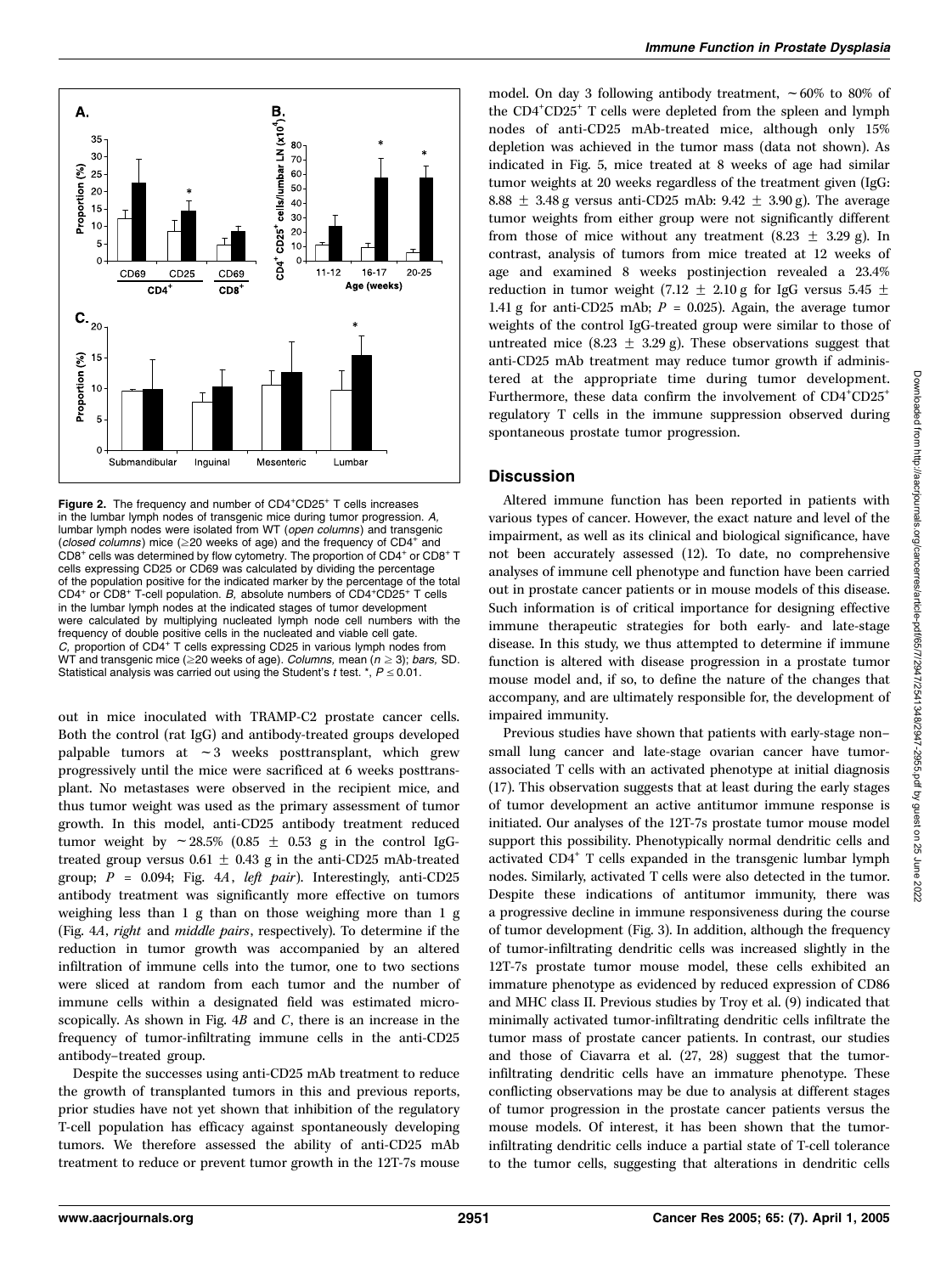

Figure 3. The suppressive activity of CD4+CD25+ T cells contributes to decreased antigen responsiveness of transgenic T cells during tumor development. Lumbar lymph node cells isolated from WT (solid lines) and transgenic (dashed lines) mice at 12 weeks  $(A)$ , 16 weeks  $(B)$ , and over 20 weeks (C) of age were stimulated with the indicated concentrations of anti-CD3 antibody and proliferation was determined as outlined in Materials and Methods. D, syngeneic T-cell proliferation was measured following addition of CD4<sup>+</sup>CD25<sup>+</sup> T cells isolated from WT (solid line) or transgenic (dashed line) lumbar lymph nodes. Horizontal dashed line, responder T-cell proliferation in the absence of CD4<sup>+</sup>CD25<sup>+</sup> T cells. E, proliferation of WT (solid line) and transgenic (dashed line) lumbar lymph node cells depleted of CD4<sup>+</sup> CD25<sup>+</sup> T cells was assessed as outlined in Materials and Methods. Representative experiments ( $n \geq 3$ ). Points, mean of triplicate determinations; bars, SD.

survival or maturation prevent them from activating antigenspecific T cells (29). The decreased levels of MHC class II observed in this study may also play a role in tolerance induction.

In addition to the altered dendritic cells population, there was an increased frequency of tumor infiltrating CD4<sup>+</sup>CD69<sup>-</sup> CD25<sup>+</sup> T cells,

in the 12T-7s prostate tumor mass. We hypothesize that these cells are regulatory T cells that contribute to the immune suppression in the tumor environment. Recent studies have shown that the frequency of  $CD4^+CD25^+$  regulatory T cells is increased in the peripheral blood and tumor microenvironment of patients with



Figure 4. Anti-CD25 mAb treatment reduces the growth of transplanted prostate tumor cells. A, C57BL/6J mice treated with either rat IgG or anti-CD25 mAb were transplanted with TRAMP-C2 tumor cells and tumor weight was determined for individual mice in each group at 6 weeks posttransplant. Dots, tumors isolated from individual mice. Horizontal bars, average tumor weight in each treatment group. Statistical analysis was carried out using the Student's  $t$  test.  $B$  and  $C$ , lymphocytic infiltration into the tumor is increased by anti-CD25 mAb treatment. Tumors recovered from mice treated with either rat IgG or anti-CD25 mAb were fixed, sectioned, and stained as indicated in Materials and Methods. Arrows, areas of lymphocytic infiltration. Final magnification, ×200. Experiments included one to two sections per tumor (14-15 mice per group over 3 independent experiments).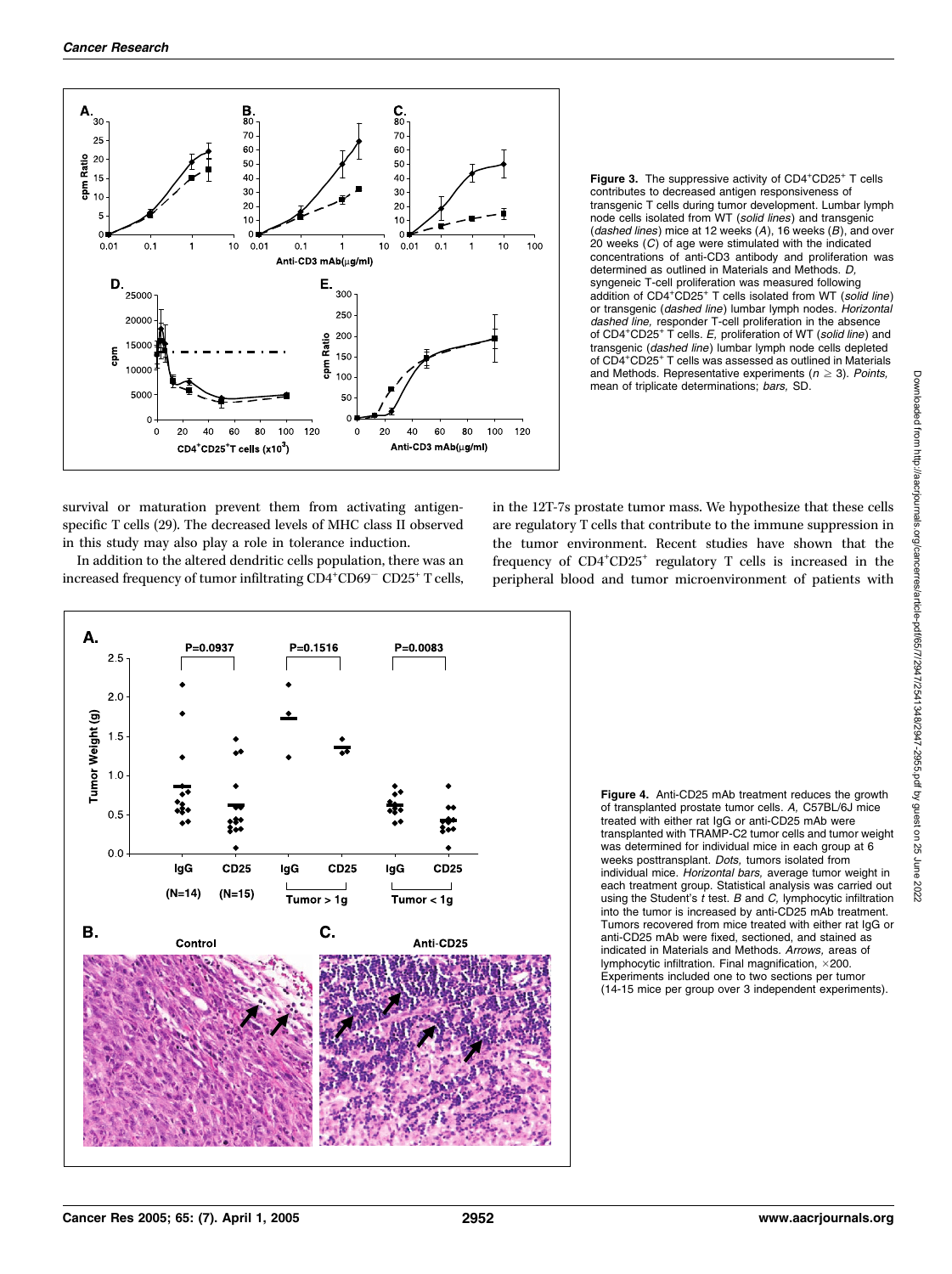pancreas, breast, non–small cell lung, colorectal, and ovarian carcinomas (17–19), contributing to immune tolerance to the tumor. It has been shown that CD80 and CD86 differentially modulate the suppressive activity of human CD4<sup>+</sup>CD25<sup>+</sup> regulatory T cells (30). Interestingly, we observed that the expression of CD80 was increased significantly on the tumor-infiltrating dendritic cells suggesting that the dendritic cells phenotypically altered within the tumor environment may enhance the suppressive activity of the regulatory T cells found within the tumor.

These observations raise an interesting question regarding the mechanism(s) by which  $CD4^+CD25^+$  regulatory T cells increase in the tumor environment, both within the tumor site as well as in the draining (lumbar) lymph nodes. Several studies have shown a role for dendritic cells in the generation and expansion of regulatory T cells. For example, it has been shown that human CD4+ T cells stimulated repetitively with immature dendritic cells differentiate into IL-10–producing cells with suppressive activity (15), whereas antigen-loaded dendritic cells can expand CD4+CD25+ regulatory T cells directly (31). Owing to dendritic cells incubated with prostate cancer cells or tumor culture supernatant exhibiting an immature phenotype (refs. 32–34 and our unpublished data), it is tempting to speculate that in the 12T-7s prostate tumor mouse model the phenotypically immature dendritic cells detected in the tumor mass behave as tolerogenic dendritic cells that induce regulatory T cells and thus increase the frequency of regulatory T cells within the tumor microenvironment. Alternatively, in ovarian carcinoma it has been shown that tumor cells and tumor-infiltrating macrophages secrete CCL22, a chemokine that attracts regulatory T cells to the tumor microenvironment (20). Thus, CCL22 expression by the prostate tumor may recruit and retain regulatory T cells to suppress any ongoing immune response (35). Further investigation is clearly required to determine how the complex interaction among dendritic cells, T cells, and tumor cells results in immune suppression.

Regardless of the mechanisms by which regulatory T cells expand in the tumor environment, it has been shown that depletion of CD4<sup>+</sup>CD25<sup>+</sup> regulatory T cells using anti-CD25 mAb can abrogate immunologic unresponsiveness to syngeneic implanted leukemia, lymphoma, sarcoma, and B16 melanoma cell lines in vivo, resulting in endogenous antitumor immunity (21–23). The response is mediated by tumor antigen-specific CD8<sup>+</sup> CTL and tumor antigen-nonspecific CD4<sup>-</sup>CD8<sup>-</sup> cytotoxic cells akin to natural killer cells (36, 37). In the B16 melanoma model there is an enhancement of the IFN $\alpha$ -induced, CD8<sup>+</sup> Tcell–dependent immune response following elimination of CD4<sup>+</sup>CD25<sup>+</sup> regulatory T cells in vivo (23). It has also been shown that treatment with anti-CD25 mAb facilitates long-term CD4<sup>+</sup> T-cell–mediated tumor immunity (38). This evidence suggests that regulatory T cells play an important role in immune suppression in at least some tumors.

Our research is the first to show that blockade of CD4<sup>+</sup>CD25<sup>+</sup> regulatory T cells using anti-CD25 mAb reduces prostate cancer cell growth both in a prostate tumor transplant model (TRAMP-C2) and in a spontaneous prostate tumor mouse model (12T-7s mice). Moreover, we have shown that the timing of anti-CD25 antibody treatment, as well as unidentified factors regulating tumor growth, is likely to be important in the efficacy of this treatment in reducing tumor growth. In the 12-7s mouse model, the expansion of regulatory T cells in the draining lymph nodes or tumor mass likely does not occur until 12 weeks of age or



Figure 5. Anti-CD25 mAb treatment reduces the growth of spontaneous prostate tumors. 12T-7s mice were treated with either rat IgG or anti-CD25 mAb at 8 or 12 weeks of age and tumor weight was determined at 20 weeks of age. Similarly, the tumor weight in untreated mice was also determined. Dots, tumors isolated from individual mice. Horizontal bars, average tumor weight in each treatment group. Statistical analysis was carried out using the Student's t test.

later. Thus, treating the mice too early (i.e., at 8 weeks of age) did not eliminate CD4<sup>+</sup> CD25+ regulatory T cells. Instead, it was most likely that activated T cells were depleted, thus accounting for the slight increase in tumor weight in the anti-CD25 antibody– treated mice. In contrast to untreated control mice, or those receiving rat serum IgG, the reduction in tumor weight induced following anti-CD25 antibody treatment at 12 weeks of age is likely due specifically to CD4<sup>+</sup>CD25<sup>+</sup> T-cell elimination. Because of only modest depletion of the regulatory T-cell population being achieved within the tumor, it is not surprising that complete tumor elimination was not achieved. Moreover, based on previous work in other tumor models (21, 22, 38), regulatory T-cell frequency in either lymph nodes or peripheral blood returns to pretreatment levels  $\sim$  1 to 3 weeks following treatment. Obviously improved strategies for complete and sustained removal of the tumor antigen-specific regulatory T cells from the tumor environment, as well as secondary lymphoid tissues, must be developed to improve the efficacy of this treatment strategy.

It has been shown that reduction of tumor mass by anti-CD25 antibody treatment involves CD4<sup>+</sup>, CD8<sup>+</sup> T cells, or natural killer cells in different types of tumors and the immune response mediated by these cells may be affected by the immunogenicity of various tumors (21–23, 36–38). In our studies, we observed increased tumor-infiltrating immune cells in the TRAMP-C2 recipients treated with anti-CD25 antibody. We have not yet determined whether this immune response is tumor antigen specific or nonspecific (i.e., resulting from enhanced release of inflammatory cytokines induced by the cell death resulting from anti-CD25 antibody treatment). Regardless, in the anti-CD25 antibody–treated 12T-7s mice we have detected a slightly elevated frequency of  $CD8<sup>+</sup>$  T cells infiltrating the tumors (data not shown). It will be important to determine the antigen specificity of these cells and further elucidate their role in reducing tumor growth. Further studies are obviously required to understand the mechanisms by which anti-CD25 antibody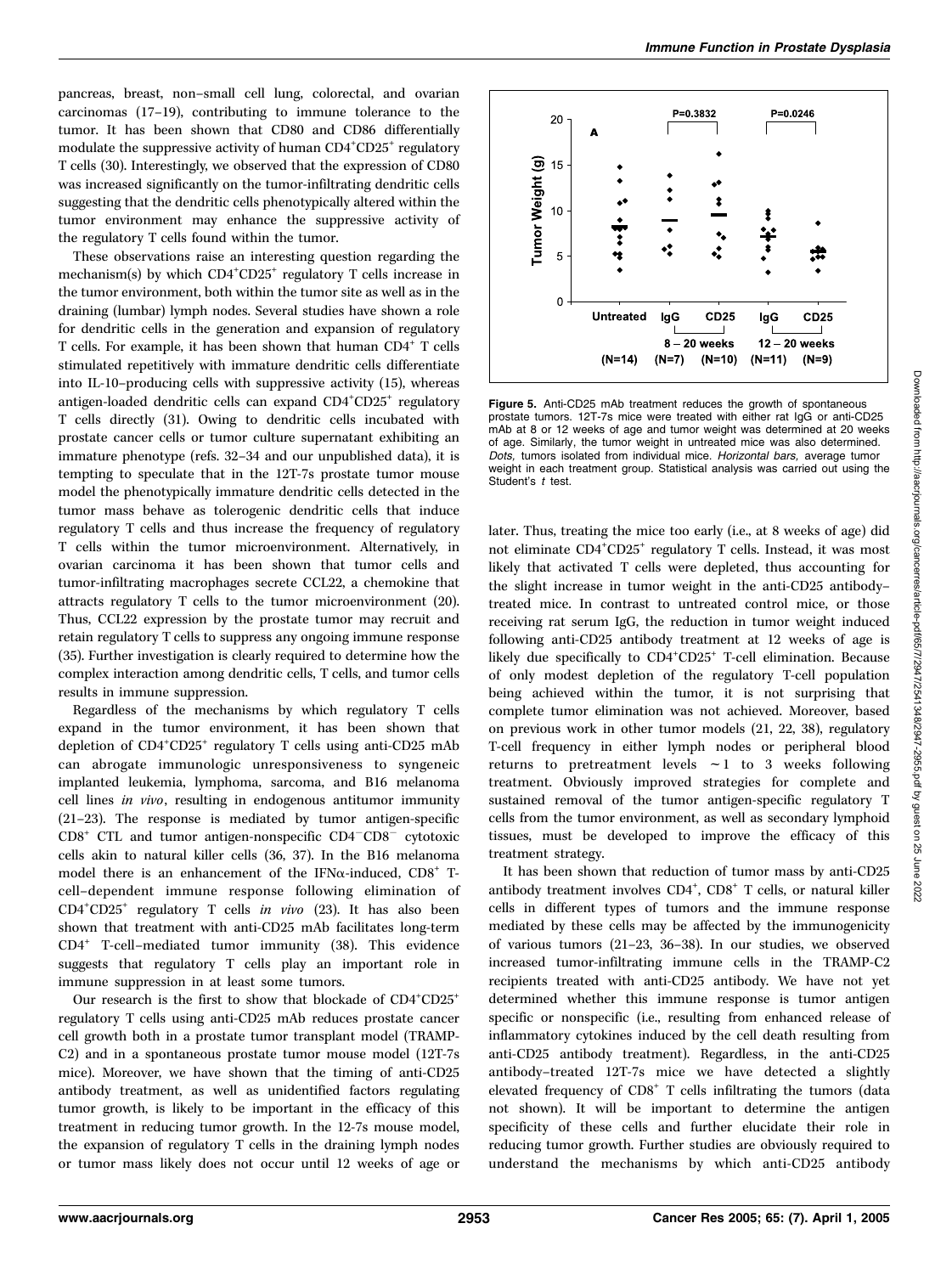treatment reduces the growth of transplanted and spontaneous prostate tumors.

In the long term, elimination of the regulatory T-cell population using antibody therapy may favor the generation and/or expansion of activated T cells capable of reducing tumor growth. Validation of this hypothesis will require a detailed analysis of immune function following antibody therapy at various times during tumor progression. Although these results are encouraging, our studies and others suggest that simply blocking or even eliminating CD4+CD25+ regulatory T-cell function in vivo using anti-CD25 mAb might not be adequate to overcome immune suppression and eradicate the tumor (refs. 21, 39 and our data). A major concern is that CD25 is also transiently expressed on activated T cells, and thus use of anti-CD25 mAb in vivo could potentially eliminate recently activated tumor-specific T cells. A second concern is that this antibody treatment likely results in only temporary blockade of regulatory T-cell expansion or function. Determination of appropriate doses, administration routes, and time schedules may circumvent these concerns. It is also possible that a combination of dendritic cell– or T-cell–mediated immune therapy to initiate an antitumor response and anti-CD25 mAb (or equivalent) treatment to reduce the level of active immune suppression may result in the generation of an effective, long-lasting antitumor immune response.

In summary, these studies show for the first time in a prostate dysplasia mouse model that CD4+CD25+ regulatory T cells

contribute to the development of a progressively immune suppressed environment. Although antitumor immune responses seem to be initiated, our data suggest that the balance between immune activation and suppression (tolerance) is altered during tumor growth, ultimately allowing the tumor to escape immune destruction. Taken together, our studies have important implications for designing effective antitumor immune therapy strategies that involve manipulation of both dendritic cells and regulatory T cells. It is anticipated that these and other such studies will pave the way to development of more effective therapeutic strategies to induce endogenous antitumor immunity.

### Acknowledgments

Received 9/9/2004; revised 1/2/2005; accepted 1/14/2005.

Grant support: Operating grants from the Prostate Cancer Research Foundation of Canada and the Department of Defense Prostate Cancer Research Program (DAMD17- 02-1-0225), an Establishment grant from the Michael Smith Foundation for Health Research, and Salary Support Awards from the Michael Smith Foundation for Health Research and the Canadian Institutes of Health Research (C.D. Helgason).

The costs of publication of this article were defrayed in part by the payment of page charges. This article must therefore be hereby marked advertisement in accordance with 18 U.S.C. Section 1734 solely to indicate this fact.

We thank Krista Joris and Louis Huang for genotype analysis of the mice; Gina Eom for her assistance with the ELISA assays; Leanne Neill, Kaz Bremner, and Dr. Jose Rey-Ladino for assistance with phenotype analysis; Dr. Susan Kasper and Dr. Robert Matusik (Vanderbilt University Medical Center, Nashville, TN) for providing the LPB-Tag mice; Dr. Norman Greenberg (Fred Hutchinson Cancer Research Center, Seattle, WA) for the TRAMP-C2 cell line; and the staff of the Animal Resource Centre at the British Columbia Cancer Agency for maintaining the breeding colony. Dr. Megan K. Levings is acknowledged for her many helpful discussions and valuable input.

### **References**

- 1. Abate-Shen C, Shen MM. Molecular genetics of prostate cancer. Genes Dev 2000;14:2410–34.
- 2. McNeel DG, Malkovsky M. Immune-based therapies for prostate cancer. Immunol Lett 2005;96:3–9.
- 3. Ridgway D. The first 1000 dendritic cell vaccines. Cancer Invest 2003;21:873–86.
- 4. Banchereau J, Palucka AK, Dhodapkar M, et al. Immune and clinical responses in patients with metastatic melanoma to CD34(+) progenitor-derived dendritic cell vaccine. Cancer Res 2001;61:6451–8.
- 5. Kugler A, Stuhler G, Walden P, et al. Regression of human metastatic renal cell carcinoma after vaccination with tumor cell-dendritic cell hybrids. Nat Med 2000;6:332–6.
- 6. Fong L, Brockstedt D, Benike C, et al. Dendritic cellbased xenoantigen vaccination for prostate cancer immunotherapy. J Immunol 2001;167:7150–6.
- 7. Fong L, Engleman EG. Dendritic cells in cancer immunotherapy. Annu Rev Immunol 2000;18:45–73.
- 8. Carducci MA, DeWeese TL, Nelson WG, et al. Prostate cancer treatment strategies based on tumor-specific biological principles: future directions. Semin Oncol 1996;23:56–62.
- 9. Troy A, Davidson P, Atkinson C, Hart D. Phenotypic characterisation of the dendritic cell infiltrate in prostate cancer. J Urol 1998;160:214–9.
- 10. Kiertscher SM, Luo J, Dubinett SM, Roth MD. Tumors promote altered maturation and early apoptosis of monocyte-derived dendritic cells. J Immunol 2000;164: 1269–76.
- 11. Pirtskhalaishvili G, Shurin GV, Gambotto A, et al. Transduction of dendritic cells with Bcl-xL increases their resistance to prostate cancer-induced apoptosis and antitumor effect in mice. J Immunol 2000; 165:1956–64.
- 12. Pirtskhalaishvili G, Shurin GV, Esche C, et al. Cytokine-mediated protection of human dendritic cells from prostate cancer-induced apoptosis is regulated by the Bcl-2 family of proteins. Br J Cancer 2000; 83:506–13.
- 13. Steinman RM, Hawiger D, Nussenzweig MC. Tolerogenic dendritic cells. Annu Rev Immunol 2003; 21:685–711.
- 14. Morelli AE, Thomson AW. Dendritic cells: regulators of alloimmunity and opportunities for tolerance induction. Immunol Rev 2003;196:125–46.
- 15. Jonuleit H, Schmitt E, Schuler G, Knop J, Enk AH. Induction of interleukin 10–producing, nonproliferating CD4(+) T cells with regulatory properties by repetitive stimulation with allogeneic immature human dendritic cells. J Exp Med 2000; 192:1213–22.
- 16. Oldenhove G, de Heusch M, Urbain-Vansanten G, et al. CD4+ CD25+ regulatory T cells control T helper cell type 1 responses to foreign antigens induced by mature dendritic cells in vivo. J Exp Med 2003;198:259–66.
- 17. Woo EY, Chu CS, Goletz TJ, et al. Regulatory CD4(+)CD25(+) T cells in tumors from patients with early-stage non–small cell lung cancer and late-stage ovarian cancer. Cancer Res 2001;61:4766–72.
- 18. Liyanage UK, Moore TT, Joo HG, et al. Prevalence of regulatory T cells is increased in peripheral blood and tumor microenvironment of patients with pancreas or breast adenocarcinoma. J Immunol 2002;169:2756–61.
- 19. Wolf AM, Wolf D, Steurer M, et al. Increase of regulatory T cells in the peripheral blood of cancer patients. Clin Cancer Res 2003;9:606–12.
- 20. Curiel TJ, Coukos G, Zou L, et al. Specific recruitment of regulatory T cells in ovarian carcinoma fosters immune privilege and predicts reduced survival. Nat Med 2004;10:942–9.
- 21. Tanaka H, Tanaka J, Kjaergaard J, Shu S. Depletion of CD4+ CD25+ regulatory cells augments the generation of specific immune T cells in tumor-draining lymph nodes. J Immunother 2002;25:207–17.
- 22. Onizuka S, Tawara I, Shimizu J, et al. Tumor rejection by in vivo administration of anti-CD25 (interleukin-2 receptor  $\alpha$ ) monoclonal antibody. Cancer Res 1999;59: 3128–33.
- 23. Steitz J, Bruck J, Lenz J, Knop J, Tuting T. Depletion of CD25(+) CD4(+) T cells and treatment with tyrosinase-

related protein 2–transduced dendritic cells enhance the interferon  $\alpha$ -induced, CD8(+) T-cell-dependent immune defense of B16 melanoma. Cancer Res 2001; 61:8643–6.

- 24. Kasper S, Sheppard PC, Yan Y, et al. Development, progression, and androgen dependence of prostate tumors in probasin-large T antigen transgenic mice: a model for prostate cancer. Lab Invest 1998;78:319–33.
- 25. Masumori N, Thomas TZ, Chaurand P, et al. A probasin-large T antigen transgenic mouse line develops prostate adenocarcinoma and neuroendocrine carcinoma with metastatic potential. Cancer Res 2001; 61:2239–49.
- 26. Foster BA, Gingrich JR, Kwon ED, Madias C, Greenberg NM. Characterization of prostatic epithelial cell lines derived from transgenic adenocarcinoma of the mouse prostate (TRAMP) model. Cancer Res 1997; 57:3325–30.
- 27. Ciavarra RP, Brown RR, Holterman DA, et al. Impact of the tumor microenvironment on host infiltrating cells and the efficacy of flt3-ligand combination immunotherapy evaluated in a treatment model of mouse prostate cancer. Cancer Immunol Immunother 2003;52:535–45.
- 28. Ciavarra RP, Holterman DA, Brown RR, et al. Prostate tumor microenvironment alters immune cells and prevents long-term survival in an orthotopic mouse model following flt3-ligand/CD40-ligand immunotherapy. J Immunother 2004;27:13–26.
- 29. Chaux P, Favre N, Martin M, Martin F. Tumorinfiltrating dendritic cells are defective in their antigenpresenting function and inducible B7 expression in rats. Int J Cancer 1997;72:619–24.
- 30. Zheng Y, Manzotti CN, Liu M, et al. CD86 and CD80 differentially modulate the suppressive function of human regulatory T cells. J Immunol 2004;172: 2778–84.
- 31. Yamazaki S, Iyoda T, Tarbell K, et al. Direct expansion of functional CD25+ CD4+ regulatory T cells by antigen-processing dendritic cells. J Exp Med 2003; 198:235–47.